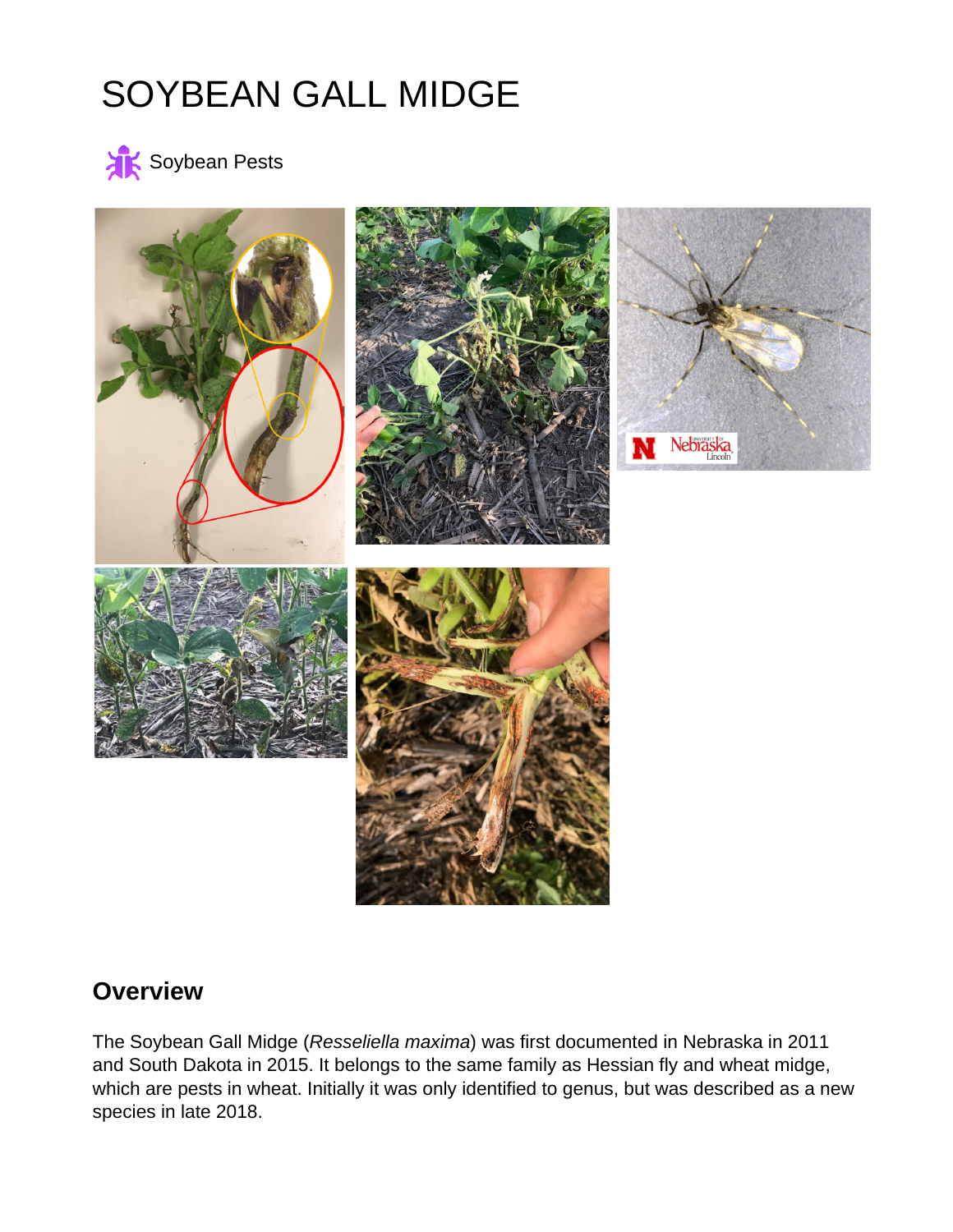Midges belong to a large and diverse family of flies — there are over 1000 species of midges in North America. Some midges are economically important plant pests; others are predatory on aphids and mites. Some midges form abnormal growths, called galls, as they feed.

Midge infestations are not unknown in soybean fields but were previously assumed to be a secondary infestation after some kind of injury such as hail or disease. However, in 2018 and 2019, gall midge infestations were observed earlier, in higher numbers, and often in the absence of injury or disease.

# **Life Cycle**

Soybean gall midge overwinters as larvae (worm-like immatures) in the first few inches of soil. After pupation in the early spring, adult midges emerge and lay their eggs at the base or lower stems of soybean plants.

The eggs hatch and the larvae feed on the stems. Infestation does not occur until after the V3 stage and can continue into the reproductive growth stages. There can be at least two generations per growing season. The adult gall midge does not feed on soybeans.

# **Scouting**

#### **Identification**

Adults

- Tiny (one-tenth inches), delicate flies with slender bodies
- Mottled wings
- Long legs banded with an alternating light and dark color pattern
- Orange abdomen

#### **Larvae**

- Small, legless, maggot-like larvae
- Clear to white-colored when young, turning bright orange as they mature

Begin scouting soybean plants after the V2 growth stage. Wilting or dead soybeans along field edges with decreasing damage into the center of the field is usually the first sign of infestation. Look for dark discoloration at the base of the stem. Heavily infested plants eventually wilt and die. Stems of infested plants become brittle and can break near their base. Peel back the epidermis of the stem and look for small, orange larvae, which is considered diagnostic for this pest. The heaviest infestations have been observed in fields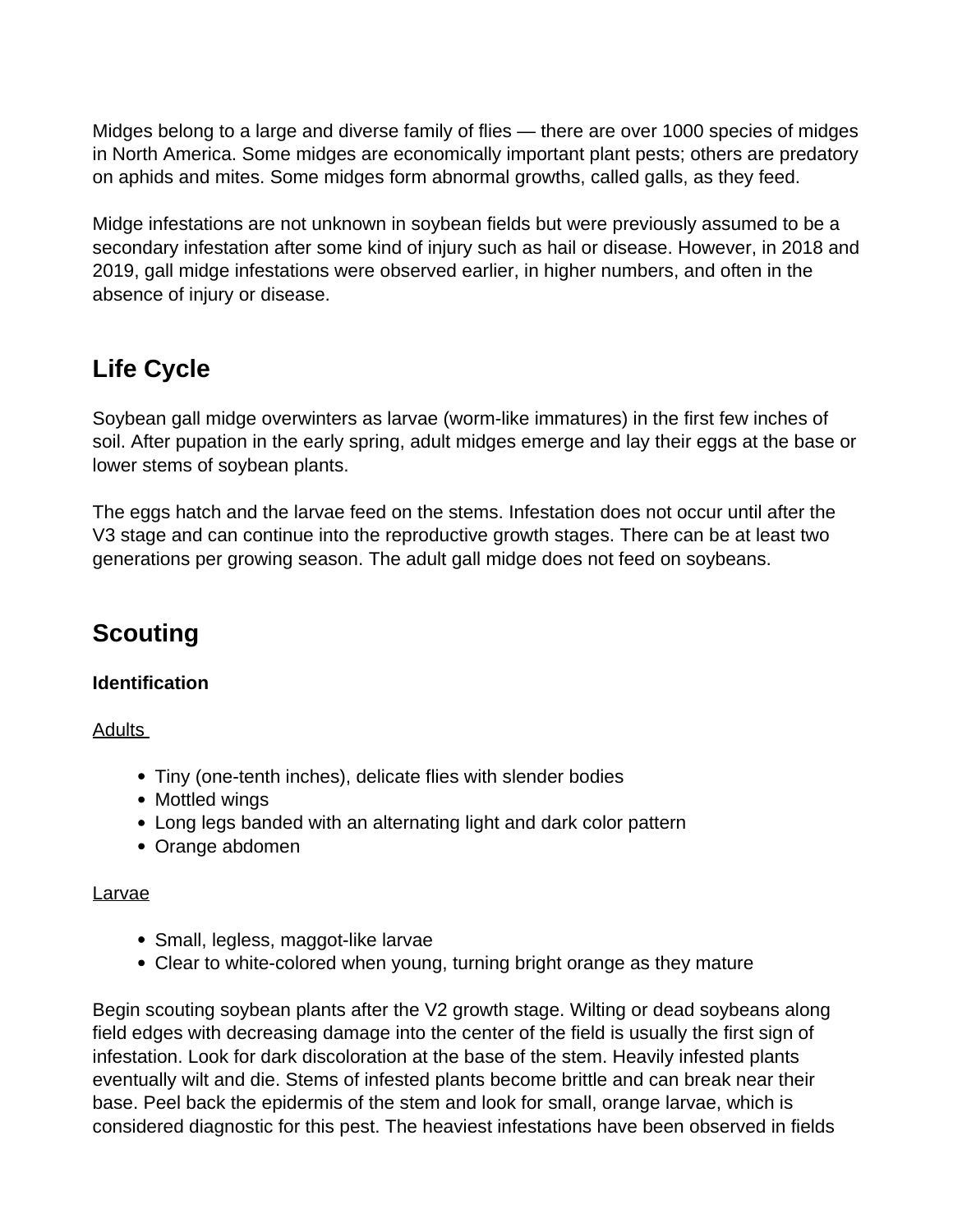next to a field that had been planted to soybean in the previous year. [See a scouting video](https://twitter.com/i/status/1156569934811598848) [here.](https://twitter.com/i/status/1156569934811598848)

The current known range of the soybean gall midge includes Nebraska, Iowa, Minnesota, Missouri, and South Dakota. It is not known if the soybean gall midge will persist in areas where it caused economic losses in previous years or if it will spread to other areas.

# **Distribution**

To date, the gall midge has been found and identified in Nebraska, Iowa, Minnesota, Missouri, and South Dakota. It is not known if the soybean gall midge will persist in areas where it caused economic losses in previous years or if it will spread to other areas.

## **Management**

Because this is a very new pest, there are not yet any published research-based management recommendations. Checkoff funding is supporting on-farm studies in multiple states on the efficacy of cultural practices and insecticides on injury due to gall midge feeding.

In heavily damaged fields, losses associated with soybean gall midge are inevitable due to the number of dead or dying soybean plants. Damage to the phloem and xylem of the plant is likely to result in yield reductions for surviving soybean gall midge infested plants. Additional losses are also anticipated due to the lack of stem strength, predisposing plants to increased risk of lodging if crop harvest is delayed. Yield loss estimates on a small sample of plants from a heavily damaged field indicate complete yield losses from the field edge up to 100 feet, with about a 20% yield loss 200 and 400 feet from the field edge.

To date, seed treatments have not been effective. It appears that June planted soybeans have lower infestation rates. Application of foliar insecticides could be an option in the future, but insecticide efficacy and application timing need to be studied. Extended emergence and multiple generations could make insecticide control of adults difficult. If host plant resistance can be identified, varieties resistant to soybean gall midge could be a valuable management tool.